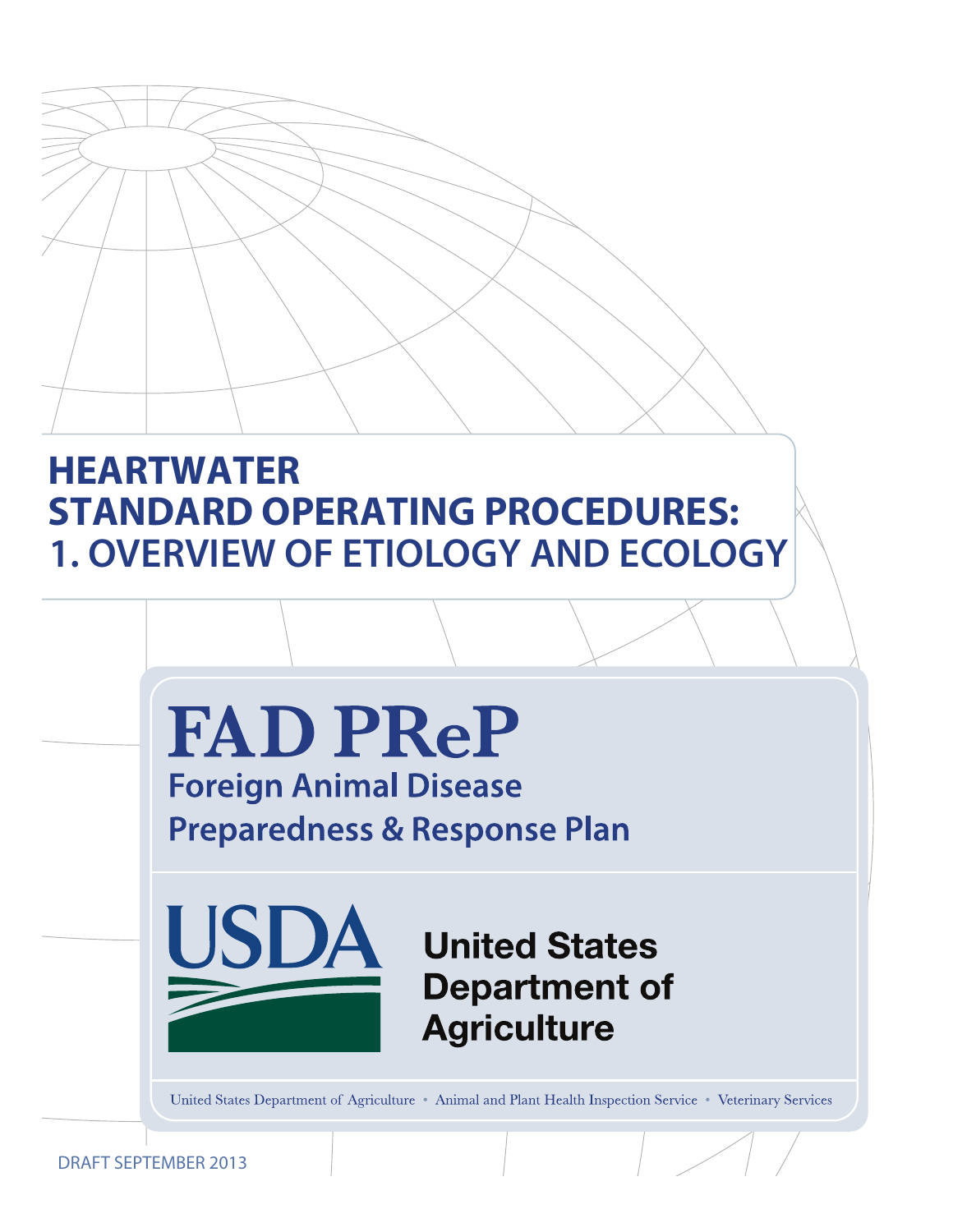| File name:      | FADPReP SOP1 EE Heartwater June2013    | SOP number: 1.0             |
|-----------------|----------------------------------------|-----------------------------|
| Lead section:   | Preparedness and Incident Coordination | Version number: 1.0         |
| Effective date: | September 2013                         | Review date: September 2016 |

The Foreign Animal Disease Preparedness and Response Plan (FAD PReP) Standard Operating Procedures (SOPs) provide operational guidance for responding to an animal health emergency in the United States.

These draft SOPs are under ongoing review. This document was last updated in **September 2013**. Please send questions or comments to:

Preparedness and Incident Coordination Veterinary Services Animal and Plant Health Inspection Service U.S. Department of Agriculture 4700 River Road, Unit 41 Riverdale, MD 20737-1231 Telephone: (301) 851-3595, Fax: (301) 734-7817 E-mail: [FAD.PReP.Comments@aphis.usda.gov](mailto:FAD.PReP.Comments@aphis.usda.gov) 

While best efforts have been used in developing and preparing the FAD PReP SOPs, the U.S. Government, U.S. Department of Agriculture (USDA), and the Animal and Plant Health Inspection Service and other parties, such as employees and contractors contributing to this document, neither warrant nor assume any legal liability or responsibility for the accuracy, completeness, or usefulness of any information or procedure disclosed. The primary purpose of these FAD PReP SOPs is to provide operational guidance to those government officials responding to a foreign animal disease outbreak. It is only posted for public access as a reference.

The FAD PReP SOPs may refer to links to various other Federal and State agencies and private organizations. These links are maintained solely for the user's information and convenience. If you link to such site, please be aware that you are then subject to the policies of that site. In addition, please note that USDA does not control and cannot guarantee the relevance, timeliness, or accuracy of these outside materials. Further, the inclusion of links or pointers to particular items in hypertext is not intended to reflect their importance, nor is it intended to constitute approval or endorsement of any views expressed, or products or services offered, on these outside websites, or the organizations sponsoring the websites.

Trade names are used solely for the purpose of providing specific information. Mention of a trade name does not constitute a guarantee or warranty of the product by USDA or an endorsement over other products not mentioned.

USDA prohibits discrimination in all its programs and activities on the basis of race, color, national origin, sex, religion, age, disability, political beliefs, sexual orientation, or marital or family status. (Not all prohibited bases apply to all programs.) Persons with disabilities who require alternative means for communication of program information (Braille, large print, audiotape, etc.) should contact USDA's TARGET Center at (202) 720-2600 (voice and telecommunications device for the deaf [TDD]).

To file a complaint of discrimination, write USDA, Director, Office of Civil Rights, Room 326-W, Whitten Building, 1400 Independence Avenue SW, Washington, DC 20250-9410 or call (202) 720-5964 (voice and TDD). USDA is an equal opportunity provider and employer.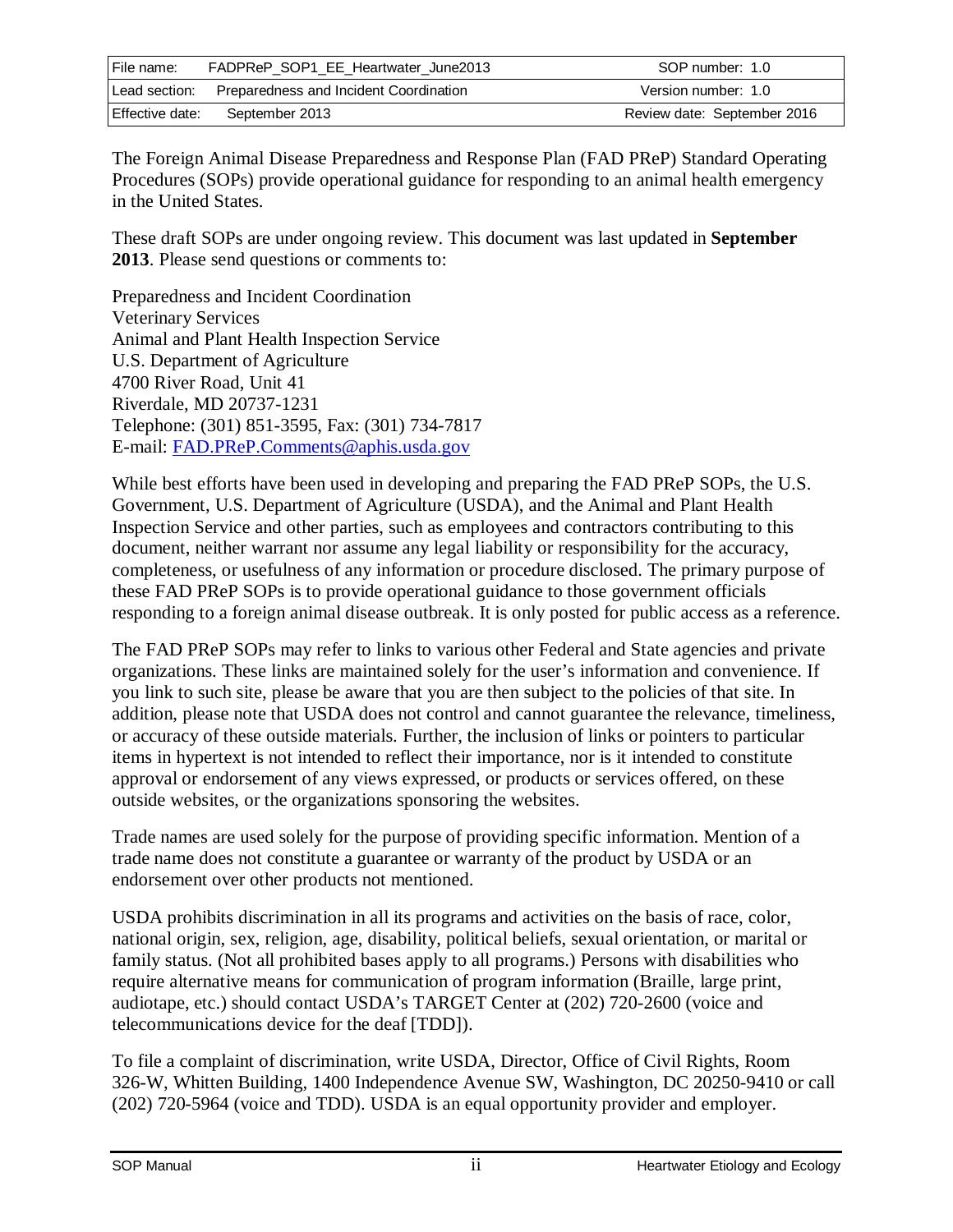

# **Contents**

| 1.1 |  |
|-----|--|
|     |  |
|     |  |
| 1.2 |  |
| 1.3 |  |
|     |  |
|     |  |
| 1.4 |  |
|     |  |
|     |  |
|     |  |
|     |  |
|     |  |
|     |  |
|     |  |
| 1.5 |  |
| 1.6 |  |
|     |  |
|     |  |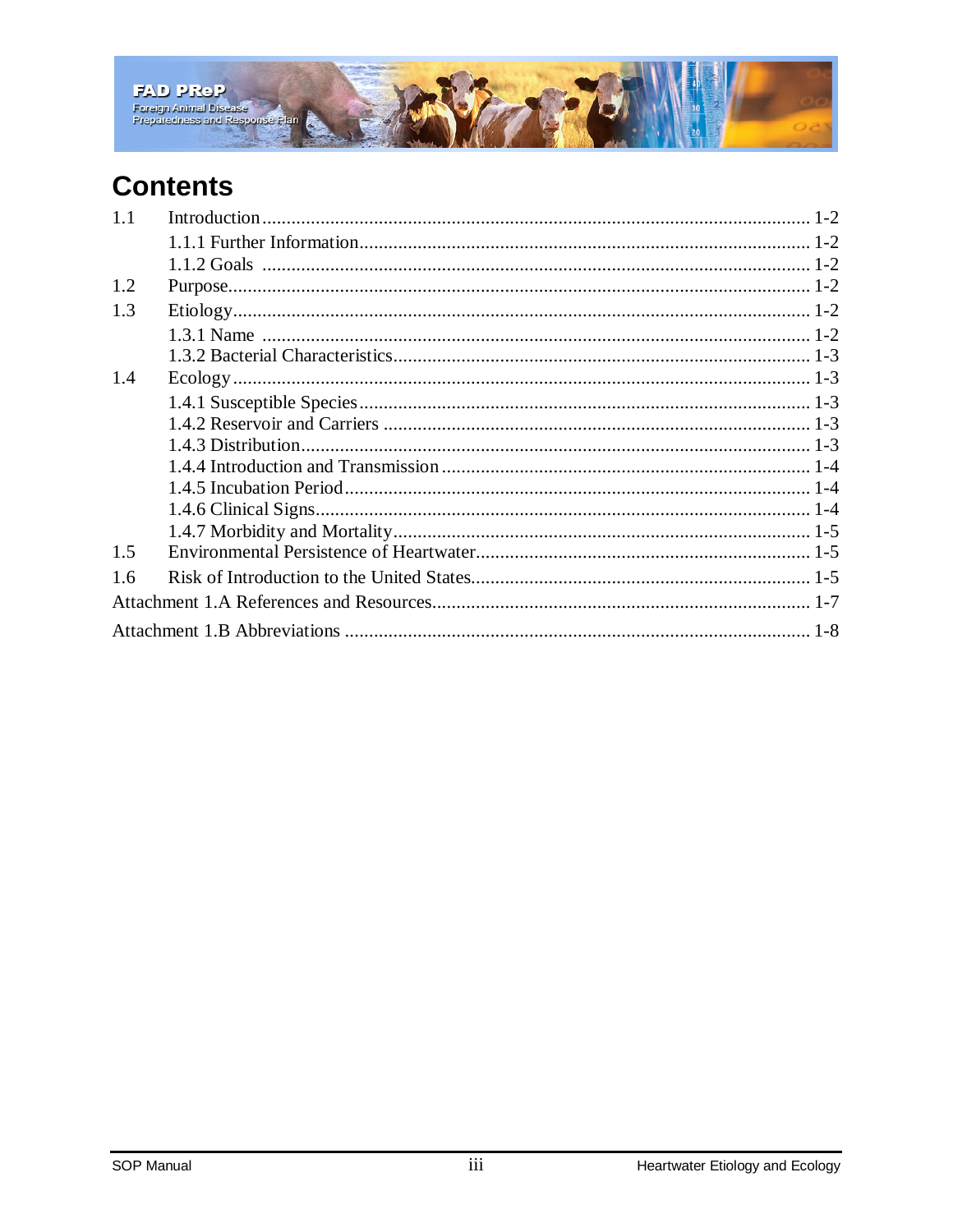# **Heartwater**

Etiology & Ecology Quick Summary

#### Disease

Cowdriosis, Malkopsiekte, Péricardite Exsudative Infectieuse, Hidrocarditis Infecciosa, and Idropericardite dei Ruminanti.

#### Mortality & Morbidity

High morbidity and mortality (>80%) among breeds of cattle, sheep, and goats not native to Africa. Mortality may be below 10% for indigenous breeds.

#### Clinical Signs

There are multiple clinical forms of heartwater. The majority manifest with high fever, respiratory distress, diarrhea, and in some forms, neurologic signs.

#### Susceptible Species Cattle, sheep, goats, white-tailed deer, and wild African ruminants.

Zoonotic Potential None.

#### Reservoir Reservoir is believed to be wild African ruminants.

#### **Transmission**

Vector-borne; transmitted by the bite of *E. ruminantium-*infected *Amblyomma*  ticks.

#### Persistence in the Environment Cannot exist outside of the vector or host.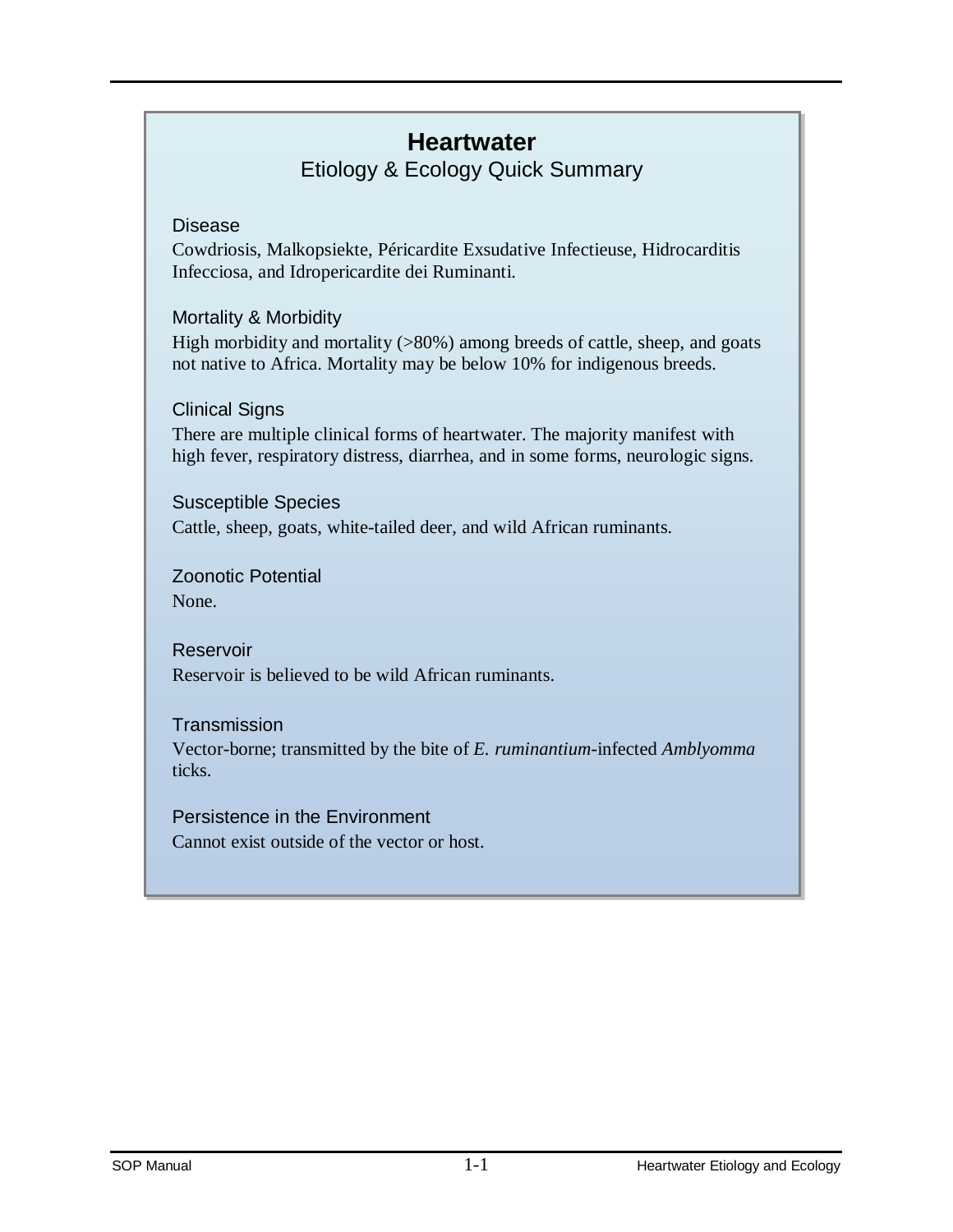## <span id="page-4-0"></span>**1.1 Introduction**

Heartwater was originally described in a personal diary in 1838 by Louis Trichardt, a Voortrekker (Dutch pioneer) in South Africa. He noted that the majority of his sheep had died approximately 3 weeks after a massive tick infestation. Heartwater is caused by the bacteria *Ehrlichia* (formerly *Cowdria*) *ruminantium* and is transmitted by *Amblyomma* ticks, affecting cattle, sheep, goats, and some wild ruminants; it is often fatal. The World Organization for Animal Health (OIE) includes it as a Listed Disease for 2013.

Endemic in sub-Saharan Africa and a few islands in the Caribbean, this disease is important to the United States due to the proximity of affected islands and the presence of *Amblyomma* ticks in North America that have been shown to be competent vectors for *E. ruminantium*. With that in mind, the United States Department of Agriculture, Animal and Plant Health Inspection Service (APHIS) has prepared this etiology and ecology standard operating procedure (SOP) to educate stakeholders.

## <span id="page-4-1"></span>1.1.1 Further Information

This document is intended to be an overview of heartwater in domestic livestock. Unless otherwise noted, this document is based primarily on information from the OIE Technical Disease Card (2009). Additional resources and articles referenced in this SOP are listed in Attachment 1.A. Foreign Animal Disease Preparedness and Response Plan (FAD PReP) [documents are available on the APHIS public website](http://www.aphis.usda.gov/animal_health/emergency_management/) 

[\(http://www.aphis.usda.gov/animal\\_health/emerge](http://inside.aphis.usda.gov/vs/em/fadprep.shtml)ncy\_management) or on the APHIS Intranet (http://inside.aphis.usda.gov/vs/em/fadprep.shtml, for APHIS employees).

## <span id="page-4-2"></span>1.1.2 Goals

As a preparedness goal, APHIS will provide etiology and ecology summaries for heartwater and update the summaries at regular intervals.

As a response goal, the Unified Command and stakeholders will have a common set of etiology and ecology definitions and descriptions, to ensure proper understanding of heartwater when establishing or revising goals, objectives, strategies, and procedures.

# <span id="page-4-3"></span>**1.2 Purpose**

The purpose of this document is to provide responders and stakeholders with a common understanding of the disease agent.

# <span id="page-4-5"></span><span id="page-4-4"></span>**1.3 Etiology**

## 1.3.1 Name

Heartwater most likely takes its name from the characteristic edema of the pericardium seen during the course of disease. It is also known as cowdriosis (after Edmund Cowdry, who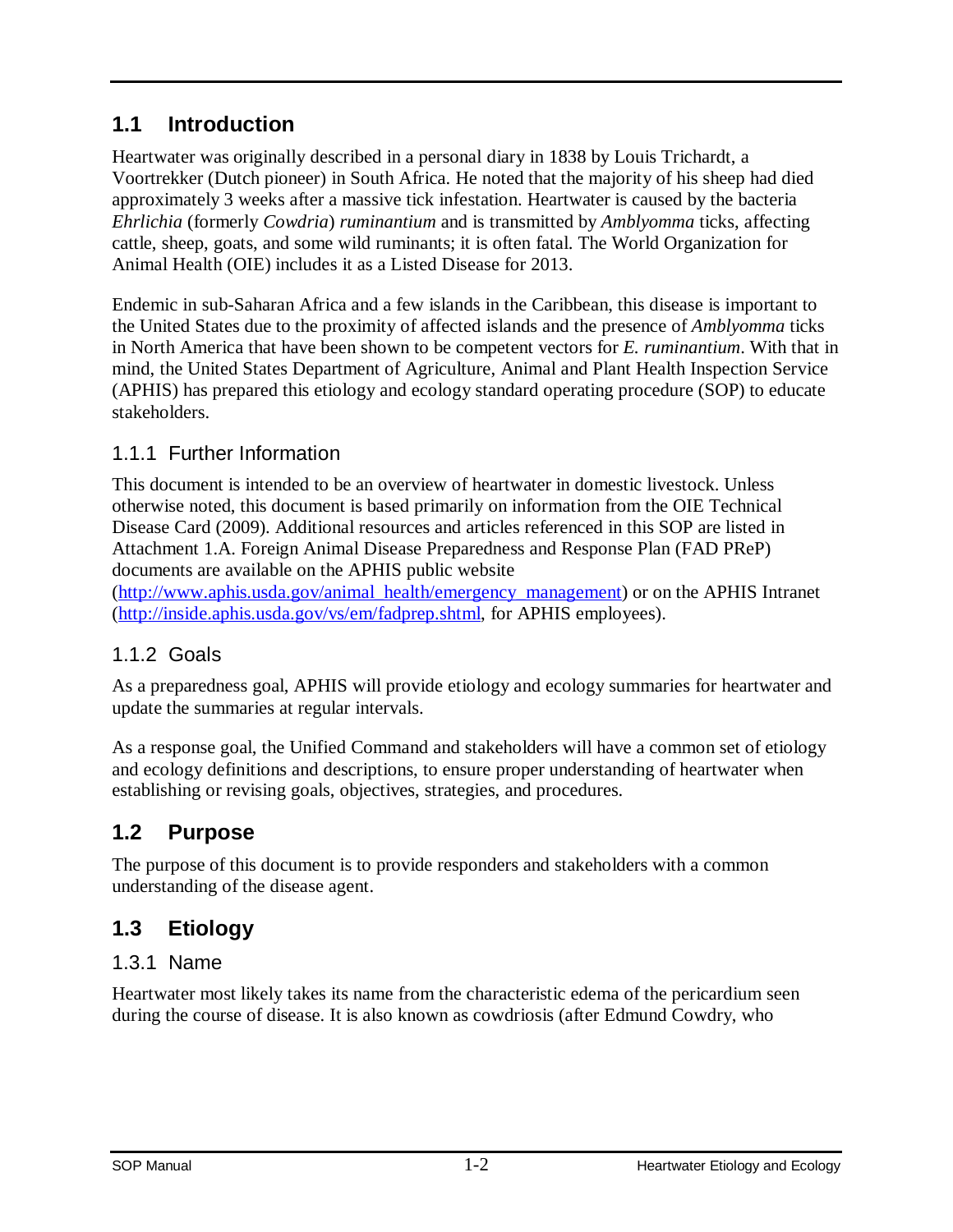confirmed that heartwater was a rickettsial disease), as well as Malkopsiekte, Péricardite Exsudative Infectieuse, Hidrocarditis Infecciosa, and Idropericardite dei Ruminanti.<sup>[1](#page-5-5)</sup>

# <span id="page-5-0"></span>1.3.2 Bacterial Characteristics

Heartwater is caused by *Ehrlichia* (formerly *Cowdria*) *ruminantium*, a member of the order Rickettsiales which are Gram-negative, obligate intracellular bacteria found in ticks, lice, fleas, mites, chiggers, and mammals.<sup>[2](#page-5-6)</sup> E. ruminantium is a pleomorphic coccus, typically occurring in clumps within the capillary endothelial cells of its vertebrate host. There are several different genotypes/strains of *E. ruminantium* that may differ in virulence.

# <span id="page-5-1"></span>**1.4 Ecology**

## <span id="page-5-2"></span>1.4.1 Susceptible Species

Cattle, sheep, goats, and some wild African ruminants including blesbok, black wildebeest, blue wildebeest, African (Cape) buffalo, eland, giraffes, greater kudu, sable antelope, lechwe, steenbok, springbok, and sitatunga are all susceptible. Some non-African ruminants such as the Timor deer and chital of southern Asia and the white-tailed deer of North America have been infected experimentally, as have non-ruminants such as ferrets, laboratory mice, four-striped grass mice, and multimammate mice.<sup>[3](#page-5-7)</sup> Multiple other species are believed to be susceptible but remain unconfirmed.

Domestic ruminants appear to be more susceptible to *E. ruminantium* infection than wild ruminants. However, domestic ruminants indigenous to Africa, such as African breeds of sheep and goats, typically have greater resistance to the disease and usually experience a milder course of infection. *Bos indicus* (Zebu) cattle breeds are generally more resistant to heartwater than *Bos taurus* (European) breeds.

## <span id="page-5-3"></span>1.4.2 Reservoir and Carriers

Because of the inapparent or mild disease that is experienced by African wild ruminants, it is believed that they can serve as the reservoirs for heartwater. Most of the wild ruminants listed in the Susceptible Species section are believed to potentially serve as reservoirs. Animals that recover from infection remain carriers with lifelong immunity to the particular strain with which they were infected.

## <span id="page-5-4"></span>1.4.3 Distribution

Heartwater is found where the *Amblyomma* ticks are present: sub-Saharan Africa, Madagascar, Reunion, Mauritius, Zanzibar, the Comoros Islands, and Sao Tomé. Heartwater is also endemic on three Caribbean islands: Guadeloupe, Marie-Galante, and Antigua. Figure 1-1 presents

<span id="page-5-5"></span><sup>&</sup>lt;sup>1</sup> Center for Food Security and Public Health (CFSPH), Iowa State University. 2007. "Heartwater." *Technical Factsheet.* www.cfsph.iastate.edu.  $\overline{a}$ 

<span id="page-5-6"></span><sup>&</sup>lt;sup>2</sup> Walker DH. Rickettsiae. In: Baron S, editor. Medical Microbiology. 4th edition. Galveston (TX): University of Texas Medical Branch at Galveston; 1996. Chapter 38. Available from: http://www.ncbi.nlm.nih.gov/books/NBK7624/.

<span id="page-5-7"></span><sup>&</sup>lt;sup>[3](http://www.ncbi.nlm.nih.gov/books/NBK7624/)</sup> Center for Food Security and Public Health (CFSPH), Iowa State University. 2007. "Heartwater." *Technical Factsheet*. [www.cfsph.iastate.edu.](http://www.cfsph.iastate.edu/)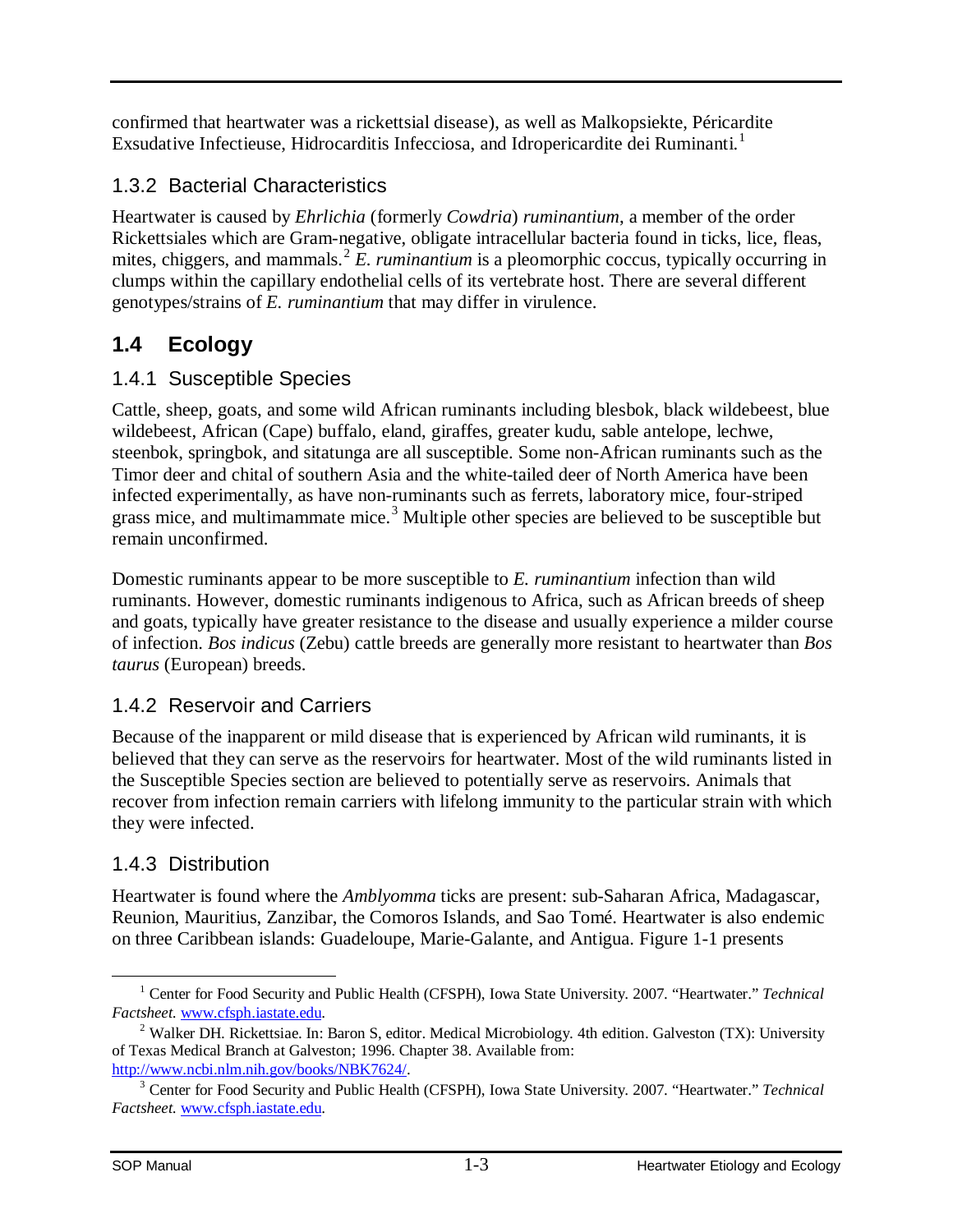countries that have experienced heartwater from 2005 to the present, based on the data available in the OIE World Animal Health Information Database in disease timelines and disease distribution maps.





## <span id="page-6-0"></span>1.4.4 Introduction and Transmission

Heartwater is transmitted via the bite of the *Amblyomma* tick. Larval, nymphal, and adult stage ticks can acquire the pathogen from infected animals, but nymphs and adults are responsible for transmission. The pathogen is passed to each stage of the tick (transstadial transmission), but not from adult female to egg to larva (transovarial transmission). The tropical bont tick (*A. variegatum*) is the most important vector because of its widespread distribution. Other competent vectors include *A. hebraeum*, *A. gemma*, *A. lepidum*, *A. astrion*, and *A. pomposum*, which are all native to Africa. Many other *Amblyomma* ticks have been shown to experimentally transmit heartwater, including two North American species that can be found in parts of the United States: *A. maculatum* (Gulf Coast tick) and *A. cajennense* (Cayenne tick).

## <span id="page-6-1"></span>1.4.5 Incubation Period

On average, the incubation period is 2 to 3 weeks—but it may vary from 10 days to 1 month.

#### <span id="page-6-2"></span>1.4.6 Clinical Signs

There are several different forms of heartwater. Variations are due to host susceptibility, virulence of the pathogen, and infective dose.

The peracute form is characterized by a brief fever, severe respiratory distress, hyperesthesia (hypersensitivity), lacrimation (tears), severe diarrhea, and sudden death. This form of heartwater is relatively rare and mostly experienced by breeds of sheep that are not native to Africa.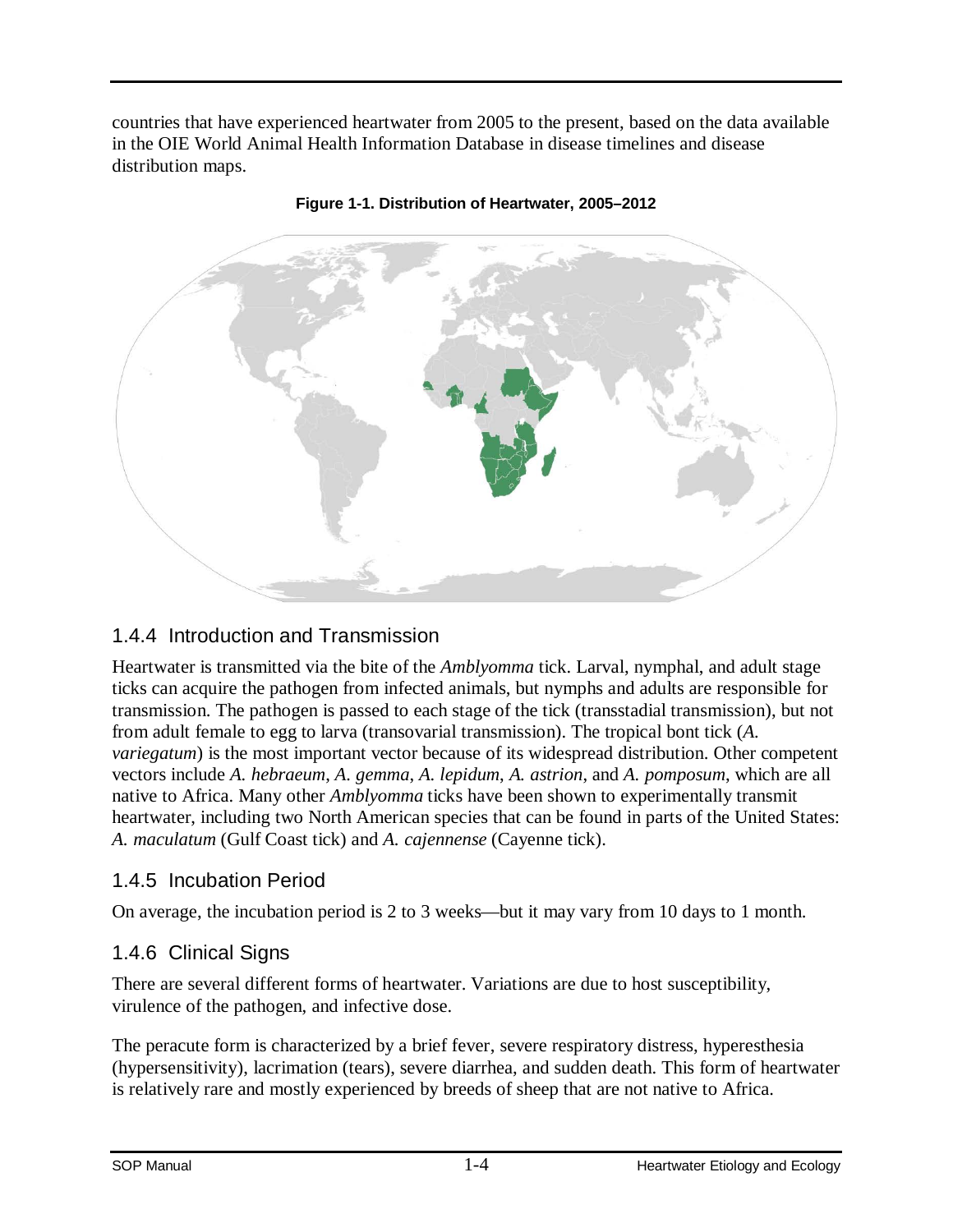The acute form of disease starts with a high fever that lasts for 4 to 5 weeks and then drops suddenly before death. Along with fever, those affected with the acute form experience loss of appetite, listlessness, diarrhea (especially cattle), and shortness of breath characteristic of lung edema. Infected animals also experience neurologic signs such as walking in circles, sucking movements, muscle tremors, and anxious or aggressive behavior. Neurologic signs become more severe as the animal nears death; signs include opisthotonos (rigid back, head thrown back), pedaling, and frothing at the mouth.

The subacute form of heartwater is characterized by prolonged fever, coughing, and mild incoordination. Recovery or death occurs within 1 to 2 weeks.

Mild or subclinical infections are also possible and most likely to affect young animals, the partially immune, indigenous breeds, and some wild ruminants. For this form, the only sign of illness may be a transient fever.

#### <span id="page-7-0"></span>1.4.7 Morbidity and Mortality

As the disease presentation is variable, so is the outcome. Morbidity depends on the degree of tick infestation, prior exposure (current immunity), and level of tick protection. Once signs have developed, mortality is often 80 percent or higher among non-African sheep, goats, and cattle. The mortality rate in indigenous breeds may be below 10 percent. Animals that recover develop complete immunity against that strain.

# <span id="page-7-1"></span>**1.5 Environmental Persistence of Heartwater**

As an obligate intracellular pathogen, *E. ruminantium* is unable to survive outside of the host. In addition to being susceptible to the environment in general, it is heat labile. Table 1-1 describes the physical and chemical resistance and survival properties of *E. ruminantium*.

| Action               | Resistance                                                                                                                                                                                                                                                                              |
|----------------------|-----------------------------------------------------------------------------------------------------------------------------------------------------------------------------------------------------------------------------------------------------------------------------------------|
| Temperature          | Heat labile and loses its viability within 12-38 hours at room temperature. Infective<br>stabilates can be cryopreserved in DMSO (dimethyl sulfoxide) or sucrose-potassium<br>phosphate-glutamate medium. Infective half-life of thawed stabilate kept on ice is only<br>20-30 minutes. |
| pH                   | Not applicable.                                                                                                                                                                                                                                                                         |
| <b>Disinfectants</b> | Not applicable.                                                                                                                                                                                                                                                                         |
| Survival             | The heartwater organism is extremely fragile and cannot persist outside of a host for more<br>than a few hours. Because of its fragility, the organism must be stored in dry ice or liquid<br>nitrogen to preserve its infectivity.                                                     |

Source: OIE, 2009. "Heartwater—Cowdriosis." *Technical Disease Card.* [www.oie.int.](http://www.oie.int/)

## <span id="page-7-2"></span>**1.6 Risk of Introduction to the United States**

As previously mentioned, there are species of *Amblyomma* ticks within the United States that are competent laboratory vectors for heartwater. Given that heartwater is endemic on the islands of Guadeloupe, Marie-Galante, and Antigua in the Caribbean, there is a chance that infested ticks or, perhaps less likely, infected animals, could make their way to the U.S. mainland. While not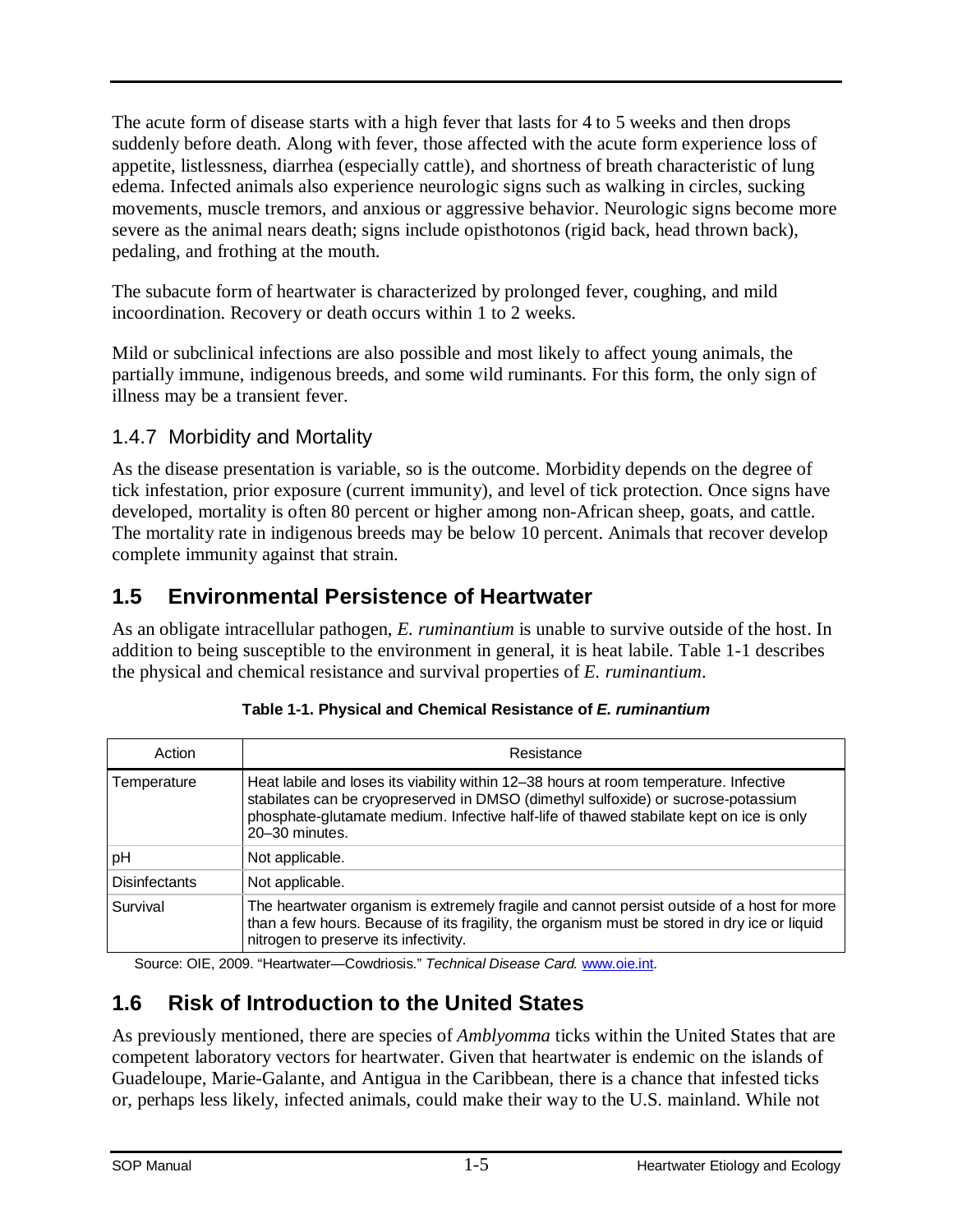from the Caribbean, imported reptiles from Africa have been found to be infested with *E. ruminantium-*competent ticks after importation to the United States. [4](#page-8-0)

<span id="page-8-0"></span><sup>4</sup> Burridge MJ, Simmons LA, Simbi BH, Peter TF, Mahan SM. 2000. "Evidence of *Cowdria ruminantium* infection (heartwater) in *Amblyomma sparsum* ticks found on tortoises imported into Florida." *J. Parasitol.* 86(5): 1137–1140.  $\overline{a}$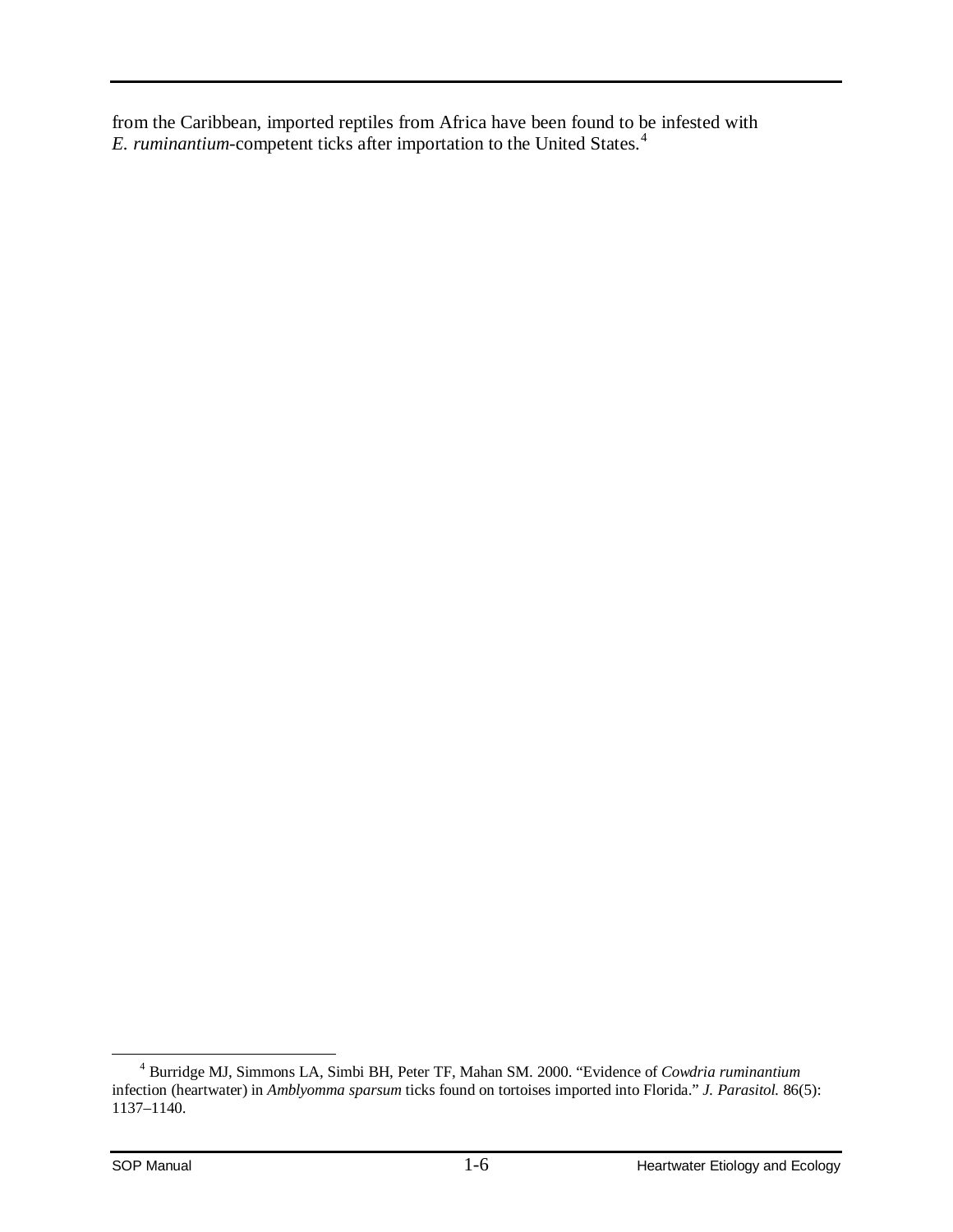# <span id="page-9-0"></span>**Attachment 1.A References and Resources**

Burridge MJ, Simmons LA, Simbi BH, Peter TF, Mahan SM. 2000. "Evidence of *Cowdria ruminantium* infection (heartwater) in *Amblyomma sparsum* ticks found on tortoises imported into Florida." *J. Parasitol.* 86(5): 1137–1140.

Center for Food Security and Public Health (CFSPH), Iowa State University. 2007. "Heartwater." Technical Factsheet. [www.cfsph.iastate.edu.](http://www.cfsph.iastate.edu/)

Walker DH. Rickettsiae. In: Baron S, editor. Medical Microbiology. 4th edition. Galveston (TX): University of Texas Medical Branch at Galveston; 1996. Chapter 38. Available from: [http://www.ncbi.nlm.nih.gov/books/NBK7624/.](http://www.ncbi.nlm.nih.gov/books/NBK7624/)

World Animal Health Information Database. 2013. "Disease Timelines" and "Disease Distribution Maps." [www.oie.int.](http://www.oie.int/)

World Organization for Animal Health. 2009. "Heartwater—Cowdriosis." Technical Disease Card. [www.oie.int.](http://www.oie.int/)

World Organization for Animal Health. 2013. "Chapter 8.7: Heartwater." *Terrestrial Animal Health Code*. [www.oie.int.](http://www.oie.int/)